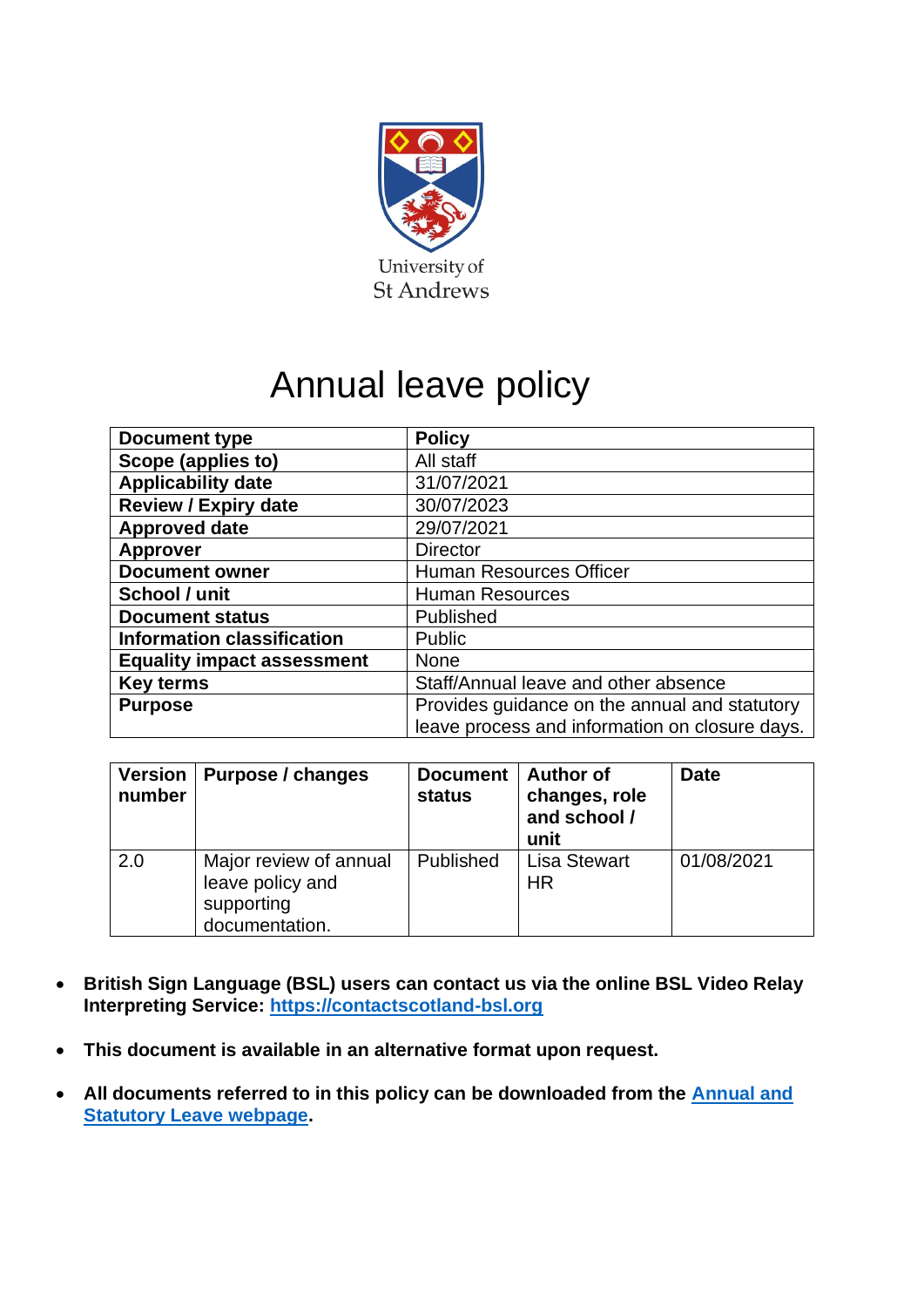# **Table of contents**

| 1.  | <b>Statement</b>           | 3              |
|-----|----------------------------|----------------|
| 2.  | Purpose                    | 3              |
| 3.  | Scope                      | 3              |
| 4.  | General principles         | 3              |
| 5.  | Annual leave               | 3              |
| 6.  | Statutory days             | $\overline{4}$ |
| 7.  | Pro-rated entitlements     | $\overline{4}$ |
| 8.  | University closure days    | 5              |
| 9.  | Procedures                 | 6              |
| 10. | Support and advice         | 9              |
| 11. | Version control            | 9              |
|     | Appendix A: Statutory days | 10             |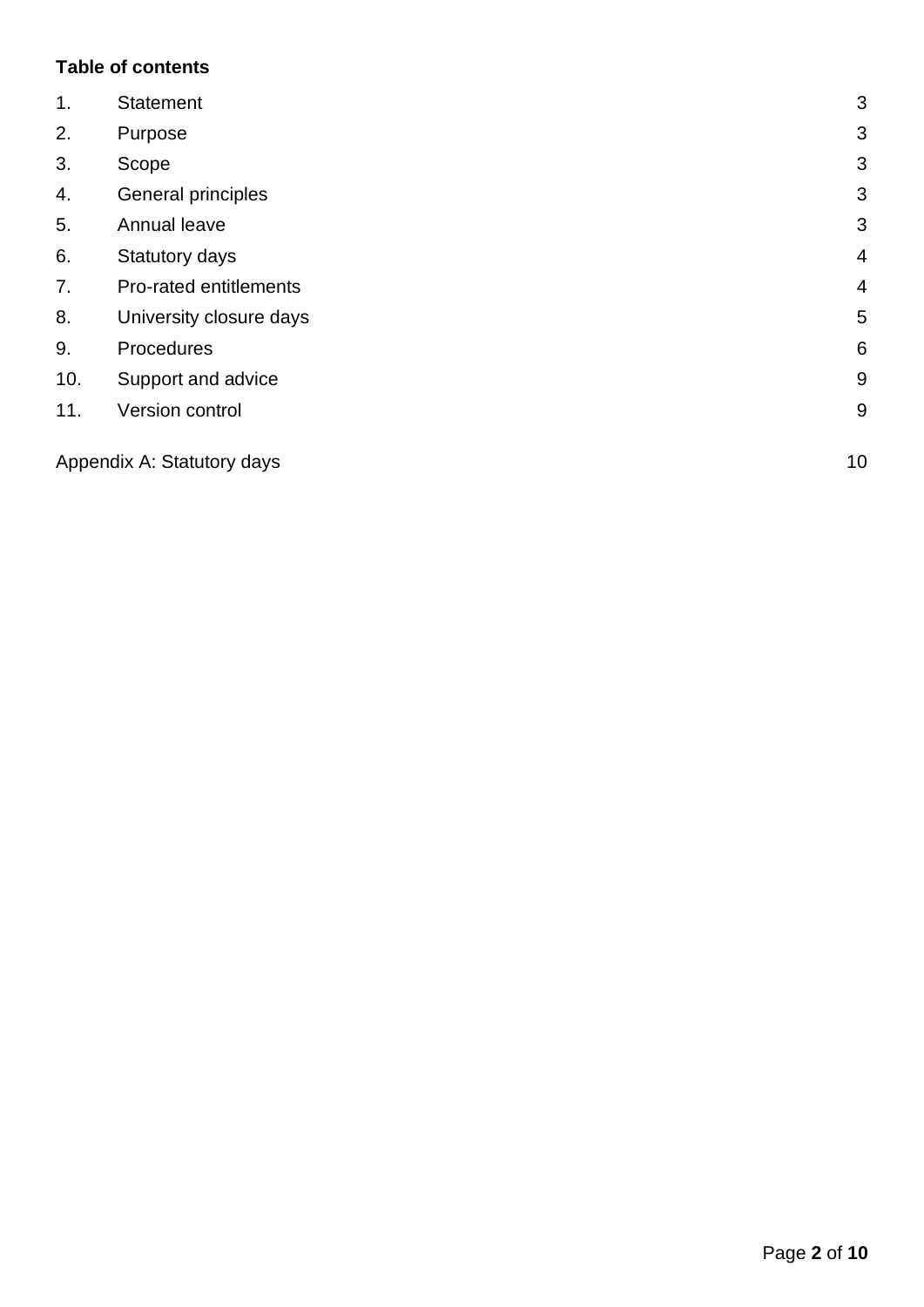## <span id="page-2-0"></span>**1. Statement**

1.1 The University is committed to supporting employees to achieve a healthy work-life balance. This policy aims to ensure employees take regular breaks from work in the form of paid annual leave.

## <span id="page-2-1"></span>**2. Purpose**

2.1 This policy sets out the procedure and expectations for employees requesting and taking annual leave. The policy also outlines information in relation to statutory and University closure days.

#### <span id="page-2-2"></span>**3. Scope**

- 3.1 This policy applies to all employees of the University.
- 3.2 Flexible workers should refer to the **[Engaging Flexible Workers](https://www.st-andrews.ac.uk/hr/salariesandpensions/casualstaff/)** webpage for information on leave accrual and taking leave under the terms of their flexible worker assignment.

# <span id="page-2-3"></span>**4. General principles**

- The annual leave year runs from 1 August to 31 July inclusive.
- In line with the [Working Time Regulations](https://www.legislation.gov.uk/uksi/1998/1833/contents/made) 1998, annual leave should be taken regularly throughout the year.
- Annual leave requests will be considered fairly, promptly and consistently.
- Annual leave must be requested with appropriate and reasonable notice. [Refer to 9.1:](#page-5-1) [How to request](#page-5-1) annual leave.
- Any annual leave carried forward from the previous annual leave year not used by the 31 December will be lost. For further information refer to 9.2: Carry [forward untaken](#page-6-0)  [annual leave.](#page-6-0)
- Every effort will be made to approve leave requests, subject to reasonable notice and operational need.
- Line managers should ensure that they encourage employees to request and take their annual leave regularly, and to support employees in managing their workload during periods of absence.
- All employees will be expected to take any outstanding annual leave before leaving the University. Refer to [9.7: Leaving the University.](#page-7-0)
- Annual leave is managed in [HR Self-Service.](https://www.st-andrews.ac.uk/selfservice/) For employees who do not use HR SelfService it is encouraged that they use the [holiday request form](https://www.st-andrews.ac.uk/media/human-resources/holiday-request-form.docx) to record their leave.

# <span id="page-2-4"></span>**5. Annual leave**

- 5.1 Key principles regarding annual leave:
	- Annual leave hours are not inclusive of statutory days. [Section 6](#page-3-2) outlines details of statutory days.
	- Annual leave is calculated in hours for the majority of employees.
	- Annual leave entitlement will increase after 4 years and 6 years of continuous service with the University (for Grades 1- 4). Increases will take effect from 1 August following the anniversary.
	- The table below represents the annual leave entitlement for a full annual leave year, for a full-time employee (36.25 hours per week/1 FTE working a standard work pattern of 5-days per week) in days and hours: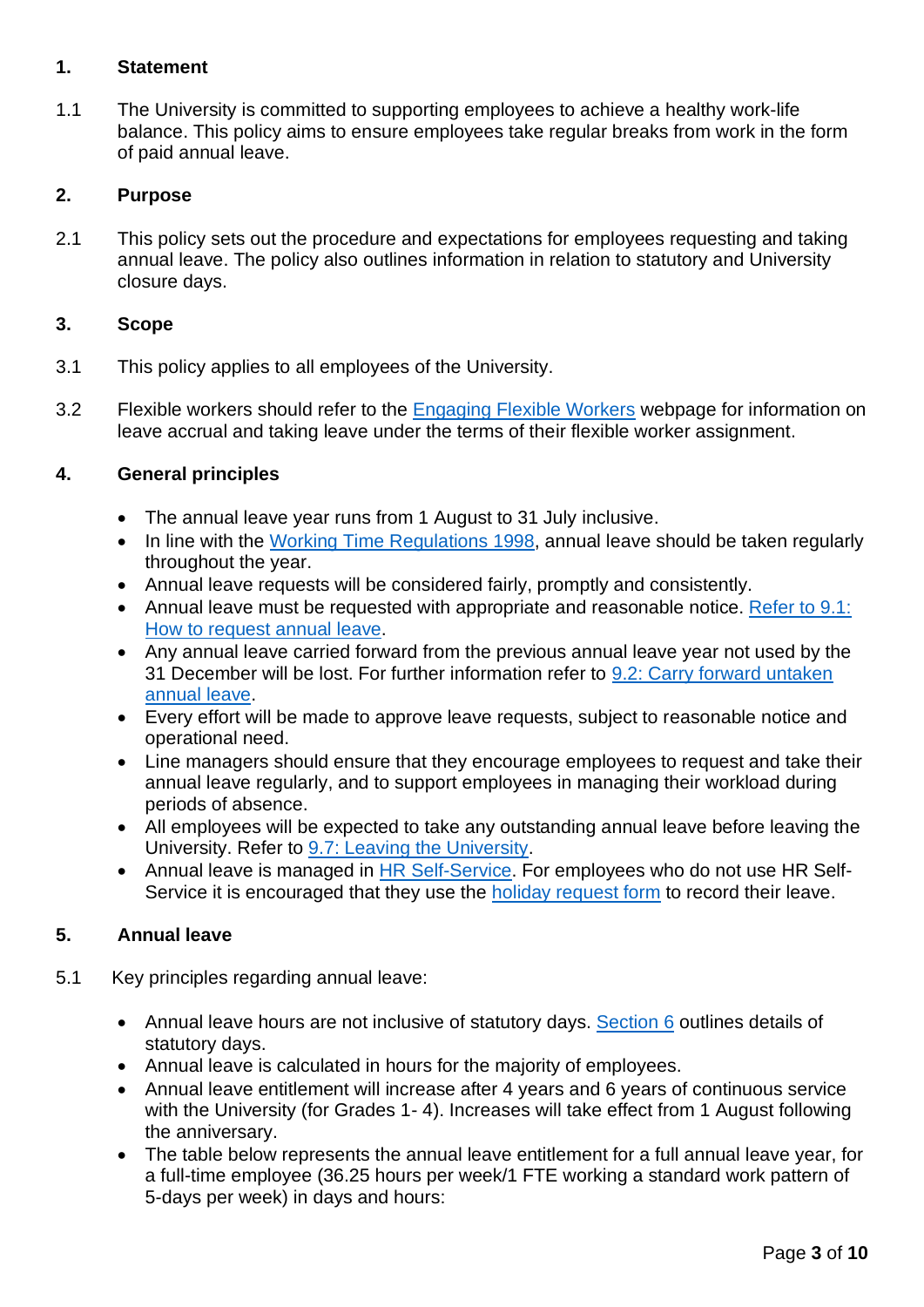| <b>Grade and/or continuous service</b>                              | <b>Annual leave</b><br>entitlement |              |
|---------------------------------------------------------------------|------------------------------------|--------------|
|                                                                     | <b>Days</b>                        | <b>Hours</b> |
| $1 - 4$ inclusive with: < 4 years' service                          | 30                                 | 217.50       |
| $1 - 4$ inclusive with: $> 4$ years' service but < 6 years' service | 32                                 | 232.00       |
| $1 - 4$ inclusive with $> 6$ years' service                         | 34                                 | 246.50       |
| Grades $5 - 9$ inclusive                                            | 34                                 | 246.50       |

- <span id="page-3-2"></span>• Employees who work compressed hours (full time hours but over less than 5-days), will receive the same annual leave entitlement as above; however, it will be expressed in hours only to reflect the fact that the employee will work fewer days than those on standard work patterns and that some working days may be longer than others.
- 5.2 Work is underway to develop an annual leave calculator that can be used to work out annual leave entitlements. This policy will be updated accordingly once this tool is available for use.

# <span id="page-3-0"></span>**6. Statutory days**

- The University recognises five statutory days (1 and 2 January, May day and 25 and 26 December).
- Employees can request annual leave from their annual entitlement, in the normal way to cover other statutory days or religion/belief festivals/observances.
- Statutory entitlements are managed outwith HR Self-Service.
- Should a statutory day(s) fall on a weekend, normally, the following working day(s) will be confirmed as this day. *There may be exceptions to this rule and therefore local arrangements will apply in these circumstances.*
- To meet operational/business requirements, there are some departments that are required to remain open during a statutory day. The line managers of impacted employees will notify them in advance if they are required to work. Employees who are required to work on a statutory day should refer to the [Overtime policy](https://www.st-andrews.ac.uk/policy/staff-pay-and-benefits-pay-rates-arrangements/overtime-policy.pdf) for guidance on payment.
- Statutory entitlement for part-time employees is outlined in section [7.4.](#page-4-1)
- [Appendix A](#page-8-2) confirms statutory days until 2023.

# <span id="page-3-1"></span>**7. Pro-rated entitlements**

# **7.1 New starters and leavers**

- Employees accrue annual and statutory leave from their first day of employment with the University.
- Employees who join or leave the University part way through the annual leave year will have their entitlement adjusted to reflect their start/end date.
- Employees on a fixed-term contract are entitled to annual and statutory leave, pro-rated to the length of their contract of employment.

# **7.2 Part-time employees**

- Part-time employees (anyone who works less than 36.25 hours per week) are entitled to the same annual and statutory leave pro-rated to their contracted hours of work e.g. if an employee works 50% time (18.125 hours per week), they are entitled to 50% of the full-time holiday and statutory allowance.
- The below guidance provides examples of pro-rated entitlements for part-time staff.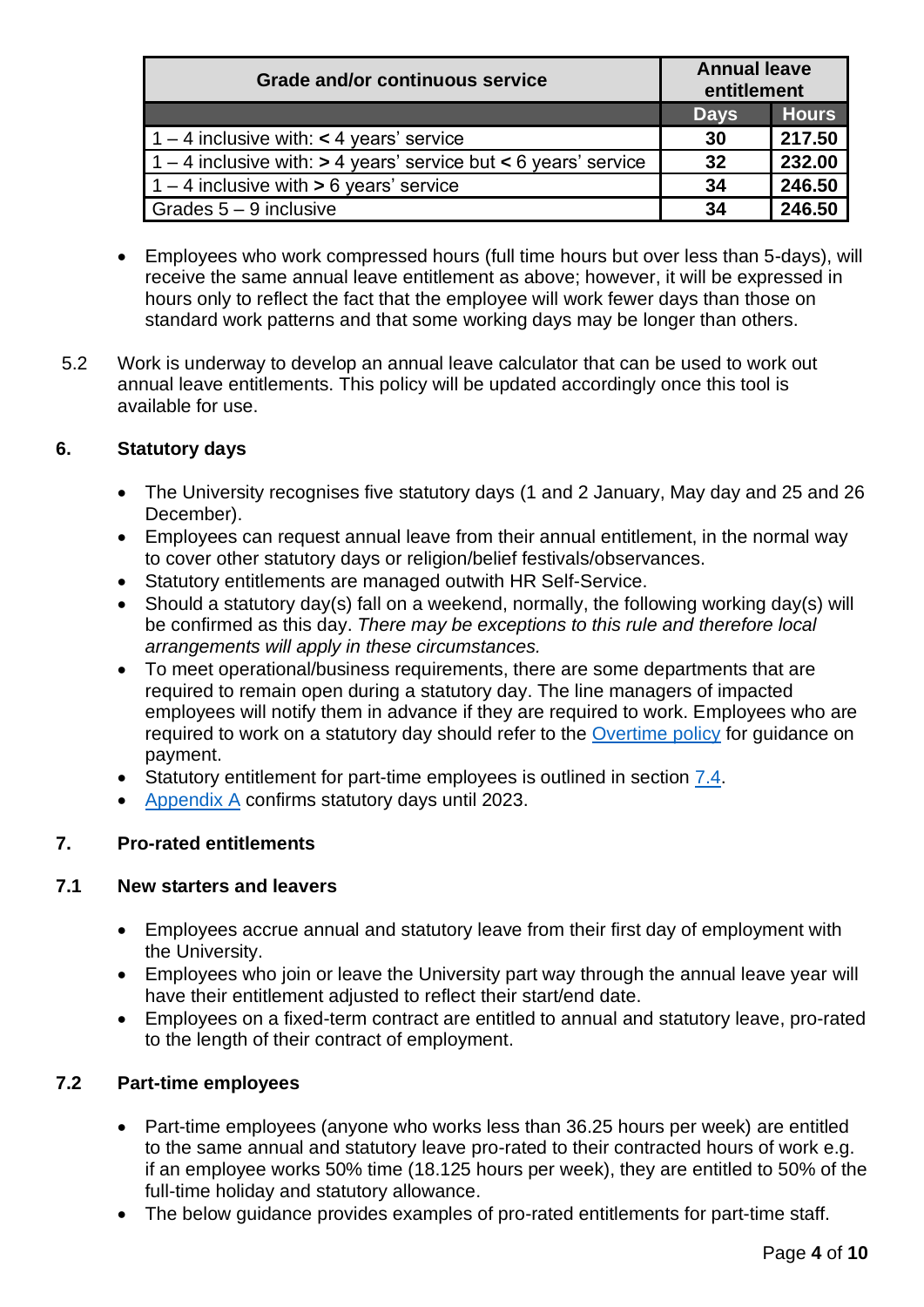- o [Calculating annual leave](https://www.st-andrews.ac.uk/media/human-resources/Calculating-annual-leave.pdf)
- o [Calculating statutory leave for part-time employees](https://www.st-andrews.ac.uk/media/human-resources/Calculating-stat-leave-for-part-time-staff.pdf)

## **7.3 When working arrangements change during the year**

- If an employee changes their working arrangements (working hours/days), their annual and statutory leave will be adjusted to reflect the new working pattern.
- If an employee moves roles during an annual leave year, it is not expected that the employee uses all of their accrued holiday entitlement prior to moving into the new post however, reasonable efforts should be made to take some annual leave before moving into the new role, particularly when the employee has significant accrued but untaken leave.
- Where possible, the line manager should honour any approved annual leave commitments made before the employee moves into their new post.
- The line manager will be responsible for calculating the new statutory entitlement based on the new working arrangement. Line managers can use the guidance ["Calculating](https://www.st-andrews.ac.uk/media/human-resources/Calculating-stat-leave-for-part-time-staff.pdf)  [statutory leave for part-time staff'](https://www.st-andrews.ac.uk/media/human-resources/Calculating-stat-leave-for-part-time-staff.pdf) to support them with this calculation. Human Resources will calculate the new annual leave entitlement and update HR Self-Service. As mentioned in 5.2, work is underway to develop an annual leave calculator. This means that employees who are not on HR Self-Service will be able to view their revised annual leave entitlement once the changes have been updated on their staff record.

# <span id="page-4-1"></span>**7.4 Statutory leave for part-time employees**

- 7.4.1 As statutory hours are managed outwith HR self-service, the line manager will be responsible for calculating the new entitlement each year acknowledging the below points.
	- If a statutory day falls on a scheduled workday, the employee should take this time-off (*unless they are required to work due to operational reasons*), and the hours will be deducted from their statutory entitlement.
	- If a statutory day falls on a non-working day, then these hours will not be deducted from the employee's statutory entitlement.
	- There will be some years where the pro-rated entitlement will be enough to cover all the statutory days that fall within the employee's working pattern, and other years it won't. This is because statutory days do not always fall on the same days each year so this will impact entitlements.
	- If the entitlement does not cover all the working days when the statutory days fall, then the employee must use annual leave to cover the remaining statutory days.
	- Where the entitlement is more than the number of statutory days that fall within the employee's working pattern, then the additional hours should be added to the employee's annual leave entitlement.
	- As statutory days fluctuate each year, this entitlement will need to be worked out for part-time staff based on the actual days that the statutory days fall, against the working pattern, to determine if there will be a surplus or minus entitlement each year.
	- The [Calculating statutory leave for part-time employees' guidance](https://www.st-andrews.ac.uk/media/human-resources/Calculating-stat-leave-for-part-time-staff.pdf) provides worked examples.

# <span id="page-4-0"></span>**8. University closure days**

# **8.1 December closure**

8.1.1 The University has an annual closure period between 25 December and 2 January (or as published) during which only some services operate. Those employees who are not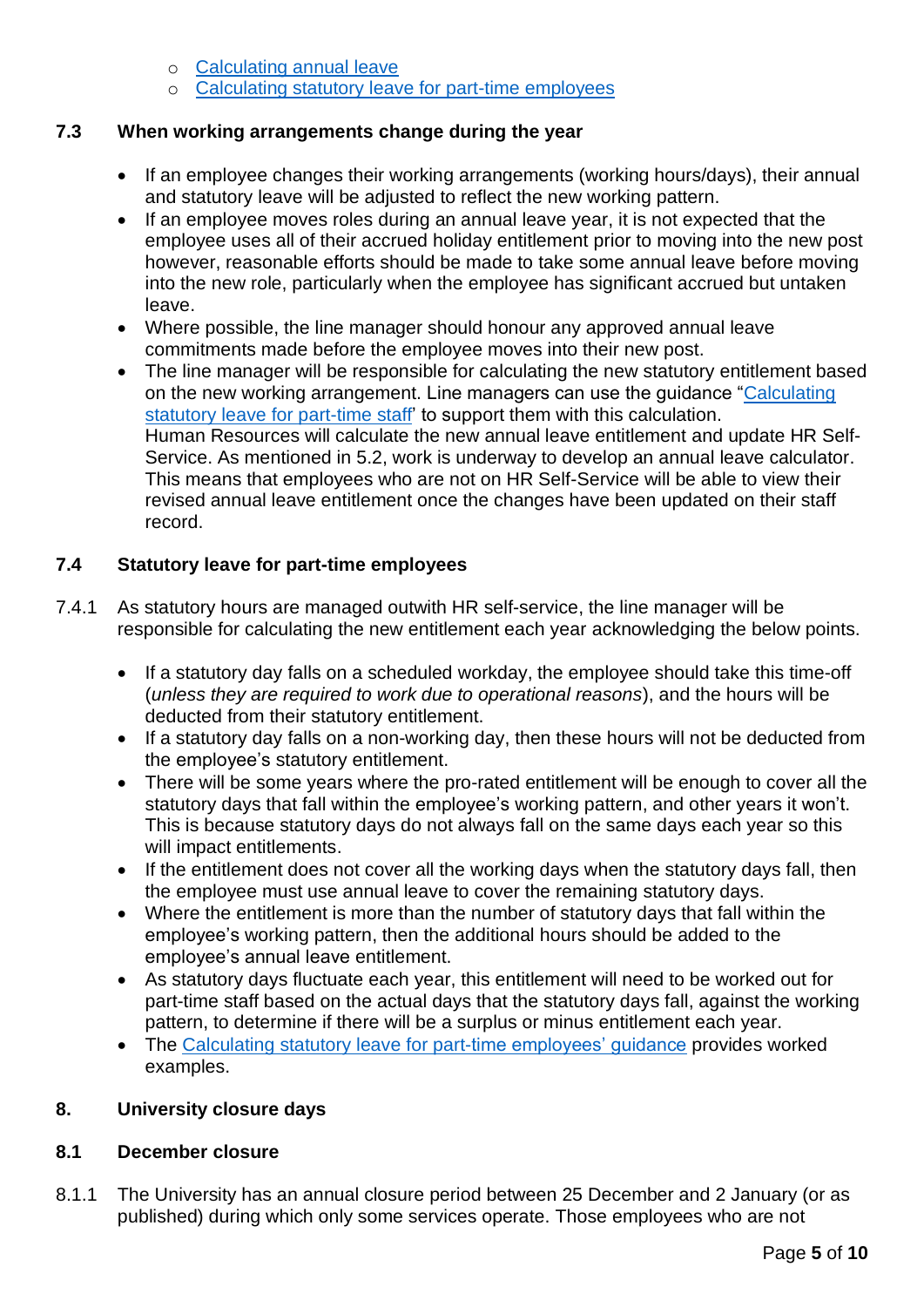required to work during this closure period must use annual leave to cover this period. The specific dates and number of closure days will be agreed centrally within the University each year and communicated as far in advance as possible. Employees should check with their line manager regarding local arrangements during the December closure period.

- 8.1.2 In order to meet operational/business requirements, there are some departments that may be required to remain open during the December closure days. The line managers of impacted employees will notify them in advance if they are required to work on a closure day. Employees will be able to take the equivalent time off at another time subject to the carry over rules outlined in [9.2.](#page-6-0)
- 8.1.3 No pro-rata entitlement will arise for employees who are not contracted/scheduled to work on a December closure day.

## **8.2 Ad-hoc closure days**

8.2.1 The University may decide to close for other reasons if there is a legitimate business reason for doing so. Circumstances may vary and therefore the University will communicate leave arrangements and conditions to employees at the time. In these circumstances, there will be no requirement for employees to take annual leave to cover these days.

#### <span id="page-5-0"></span>**9. Procedures**

#### <span id="page-5-1"></span>**9.1 How to request annual leave**

- 9.1.1 Employees must ensure that all annual leave is booked in advance with their line manager via the University's on-line [Self-Service](https://www.st-andrews.ac.uk/selfservice/) portal. A [user guide](https://www.st-andrews.ac.uk/selfservice/hrselfserviceuserguides/) has been developed to explain how to request annual leave, edit or cancel any pre-existing bookings and view annual leave history.
- 9.1.2 Employees who do not currently use Self-Service should refer to the document: [Guidance](https://www.st-andrews.ac.uk/media/human-resources/Guidance-on-booking-and-requesting-annual-leave%20.pdf) [on booking and requesting annual leave](https://www.st-andrews.ac.uk/media/human-resources/Guidance-on-booking-and-requesting-annual-leave%20.pdf) (outwith HR Self-Service) and use the recommended [holiday request form](https://www.st-andrews.ac.uk/media/human-resources/holiday-request-form.docx) to record their annual leave hours.
- 9.1.3 Normally, employees should give their line manager notice of at least twice the length of the period of leave to be taken. E.g. if the employee is requesting 1 week's annual leave, they should submit their request at least 2 weeks in advance*.*
- 9.1.4 Employees should not make any firm annual leave plans such as travel arrangements until they have received confirmation that their request for annual leave has been approved. In considering requests, line managers will consider the requirements of the employee and the needs of the School/Unit. There may be situations where the line manager may have to refuse a request for annual leave due to operational demands. Where requests for annual leave are declined, the line manager should ensure that employees are given appropriate opportunity to take leave at the earliest mutually convenient time and confirm to the employee the reason for declining the request.
- 9.1.5 Annual leave may be restricted during peak periods or where specific deadlines occur i.e. during Graduation, Orientation week or term-time e.g. where student teaching and examination/assessment is required. Local arrangements may stipulate that employees must take a specific amount of annual leave at certain periods of the year as a result of operational requirements within the School or Unit. These will be managed within each School/Unit based on their requirements and communicated to all staff at the start of the annual leave year.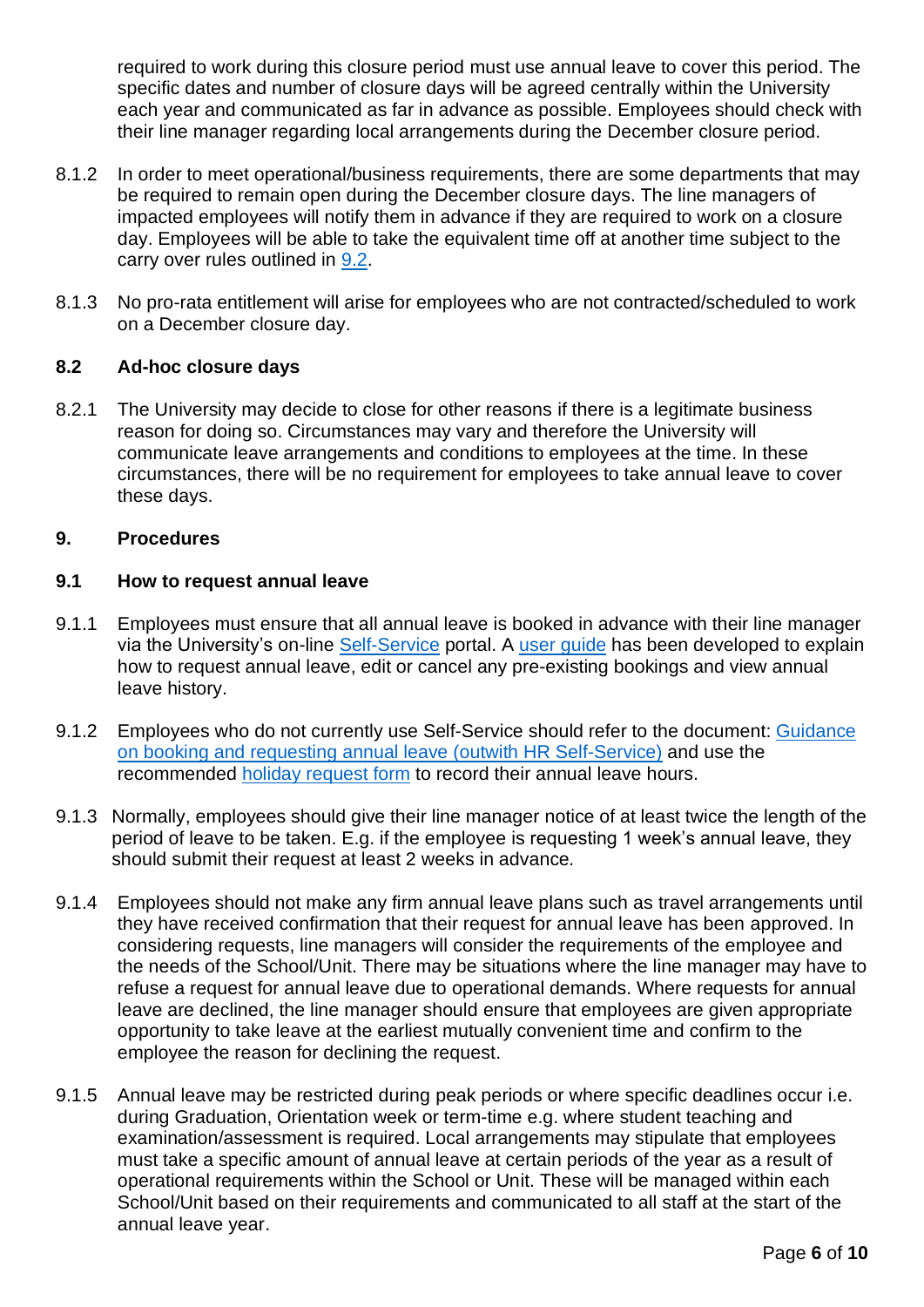- 9.1.6 Certain periods of the year, such as school holidays are popular for taking annual leave. It is important therefore that the line manager is given sufficient notice to consider these requests in a timely manner. The line manager should consider discussing annual leave as a team and developing a team calendar/rota, particularly in Schools/Units where there is a high demand for time-off during certain periods in the year, so that annual leave requests can be managed and distributed fairly across the department.
- 9.1.7 Any employee who takes unauthorised annual leave i.e. any employee who takes leave without prior authorisation, may be investigated and this may lead to action taken under the [Disciplinary policy.](https://www.st-andrews.ac.uk/policy/staff-employee-relations-conduct-management/disciplinary-procedure.pdf)

#### <span id="page-6-0"></span>**9.2 Untaken annual leave carry over**

- 9.2.1 In the interests of a healthy, work/life balance, employees are encouraged to use their annual leave entitlement in full, prior to, or by the end of the leave year (31 July). Where this is not possible, employees are permitted to carry leave over, **to be used by 31 December,** as follows:
	- a. **carry over up to a maximum of 7 days/50.75 hours of unallocated annual leave into the next holiday year (pro-rated for part-time employees)**. Any carried forward leave not taken by this date will be lost, other than in the exceptional circumstances mentioned in 9.2.2.
	- b. **carry over a block of pre-approved allocated leave to be taken between 1 August and 31 December.** This leave must be approved, by the line manager, in advance of the end of the leave year (31 July). This would allow, for example, an employee in June, to request 2 weeks annual leave in September, without it impacting on a) above. Any pre-booked leave must be used as planned and cannot be added to the 7-day carry over i.e. if your vacation plans change, the leave must still be taken.
- 9.2.2 In exceptional circumstances, and with the agreement of the line manager and the HR [Business Partner,](https://www.st-andrews.ac.uk/hr/businesspartner/) employees may be able to carry forward more than 7 days/50.75 hours of annual leave/carry over (pro-rated for part-time employees), beyond 31 December, if, for instance:
	- the employee has been absent long term due to sickness and therefore could not take their accrued annual leave.
	- the employee has been on long-term leave (e.g. maternity or shared parental), and therefore has not been able to take their accrued annual leave.
	- there have been extenuating circumstances at work that have prevented the employee taking their accrued annual leave that year e.g. the coronavirus outbreak.
	- a significant/special event e.g. involving lengthy travel.

# **9.3 Sickness during annual leave**

- 9.3.1 Annual leave will continue to accrue during periods of sickness absence provided the normal reporting procedures are followed in accordance with the [Sickness Absence Policy.](https://www.st-andrews.ac.uk/media/human-resources/new-policy-section-documents/sickness-absence-policy/Sickness_Absence_Policy.pdf)
- 9.3.2 If an employee is sick during their annual leave, they should contact their line manager in the usual manner and will be regarded as being on sick leave from the date that they report their sickness absence. Only certified periods of sickness absence (absences covered by a fit note/medical certificate issued by a GP) can be reclaimed as annual leave. The line manager must notify HR Salaries to make this adjustment on HR Self-Service. Statutory days will not be reimbursed or carried forward where an employee is sick on these days.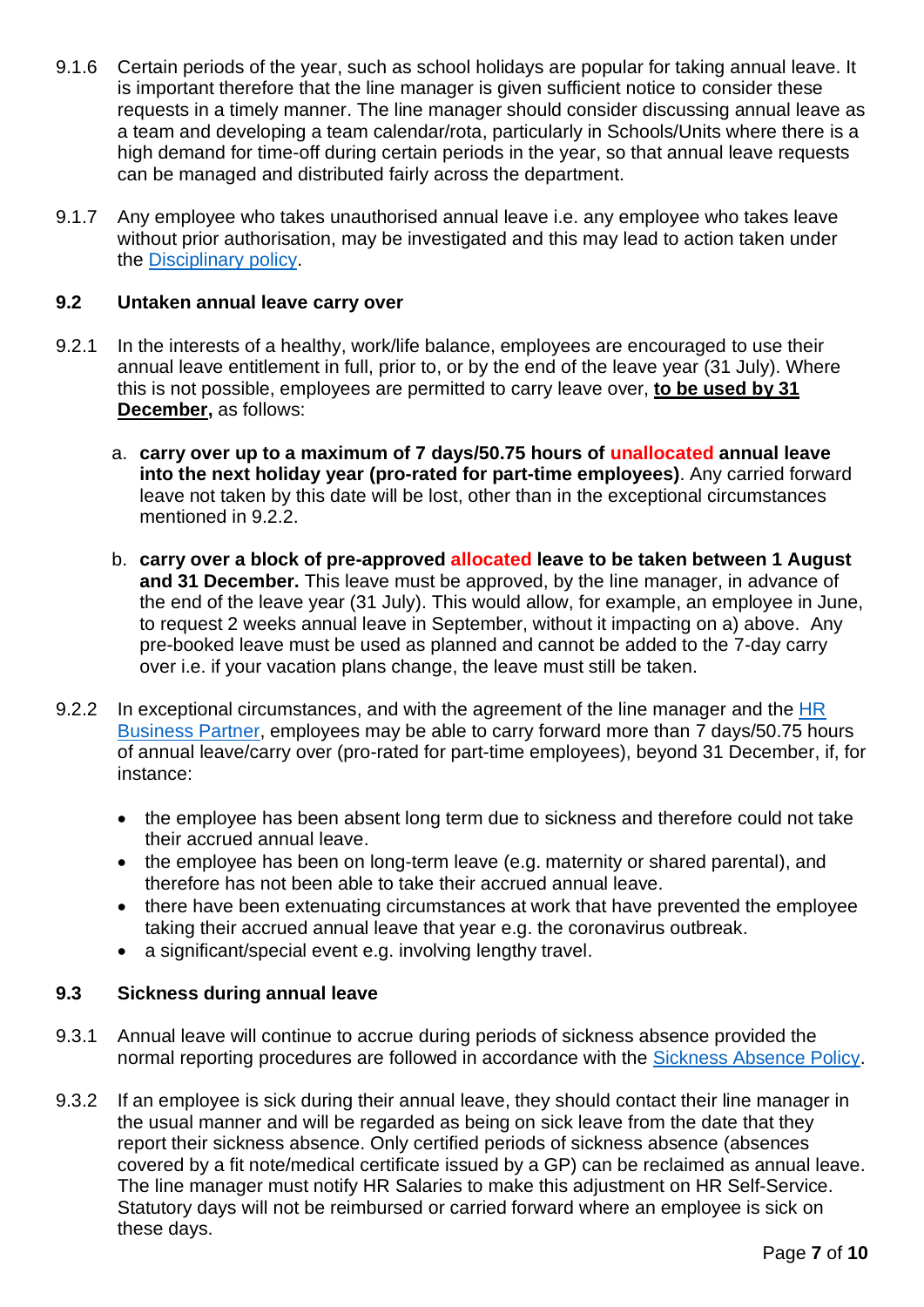- 9.3.3 If an employee is already on a period of certified sick leave and has pre-approved annual leave booked on Self-Service, the HR system will automatically override the annual leave and the hours will be added onto the employee's holiday entitlement to take at another time. Employees can choose to take some of their annual leave during a period of certified sick leave, but are not required to do so, and may take the annual leave at a later date.
- 9.3.4 For employees who do not use HR Self-Service, the line manager will be responsible for updating their annual leave records accordingly (to cover any period of sick leave).

#### **9.4 Annual leave during family-friendly leave**

9.4.1 Employees will continue to accrue annual leave during any period of family-friendly leave e.g. adoption, maternity, paternity, parental, shared parental leave. Further information regarding family-friendly leave can be read in the relevant policy.

## **9.5 Cancelling annual leave**

- 9.5.1 Under exceptional circumstances, line managers may ask employees to cancel a period of approved leave. These decisions would not be made lightly and would only be made in consultation with the Head of School/Unit and the Director of HR. Appropriate and reasonable notice would be provided in line with the Working Time Regulations which confirms that an employer must provide the employee notice of at least the same length as the period of leave to be cancelled. The line manager must provide a clear business reason for the cancellation.
- 9.5.2 These situations are expected to be very rare, and as a last resort, and will usually be in response to unplanned absences or unexpected operational requirements within the School/Unit which, when combined with annual leave requests, would severely affect the service provided by the School/Unit. If leave is cancelled, the University will reimburse the employee for any reasonable costs incurred as a result, less costs that can be recovered by the employee. If the decision is made to cancel the annual leave (in conjunction with HR), this decision will be final and there is no right to appeal.

# **9.6 Change in annual and statutory leave entitlement**

- 9.6.1 Any changes in annual leave entitlement will be updated on Self-Service from the date of the change to the role/hours. If there is a change to an employee's working pattern or hours, the statutory leave entitlement must be re-calculated by the line manager. An example of the calculation can be found in the ["Calculating statutory leave for part-time](https://www.st-andrews.ac.uk/media/human-resources/Calculating-stat-leave-for-part-time-staff.pdf)  [employees"](https://www.st-andrews.ac.uk/media/human-resources/Calculating-stat-leave-for-part-time-staff.pdf) guidance.
- 9.6.2 As outlined in 7.3, work is underway to develop an annual leave calculator so employees who are not on HR Self-Service will be able to view their revised annual leave entitlement once the changes have been updated on their staff record.

# <span id="page-7-0"></span>**9.7 Leaving the University**

9.7.1 In the case of retirement, resignation, forthcoming expiry of fixed-term contract, or other relevant termination, it is expected that any accrued annual leave must be used prior to the employee's last day of employment. Where this is not feasible, and in agreement with the Head of School/Unit, any accrued but untaken annual leave will be paid into the employee's final salary. Any annual leave that the employee has taken but not accrued will be deducted from the employee's final salary payment. Annual leave payments are subject to tax and national insurance. Work is underway to develop an annual leave calculator that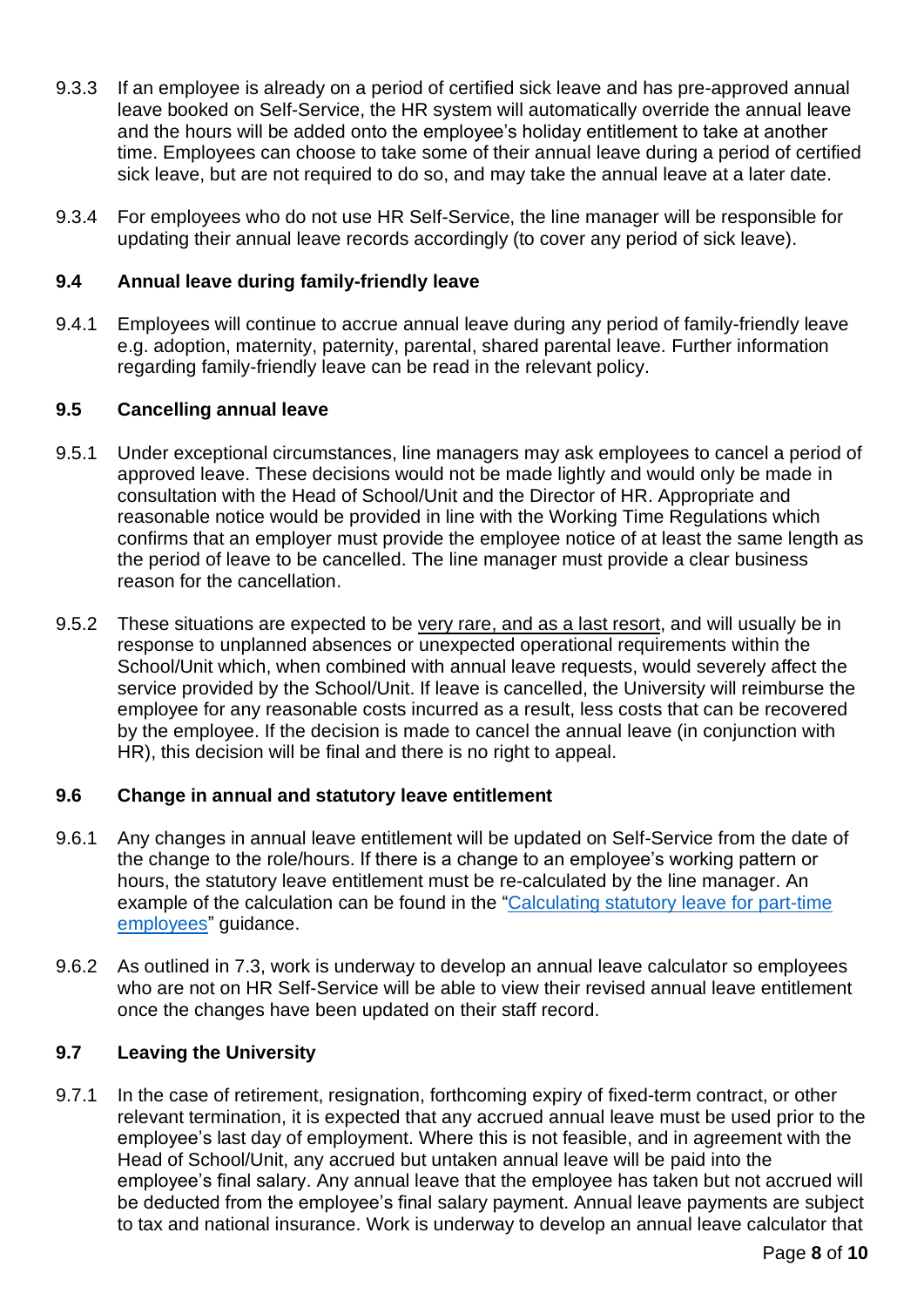can be used to work out annual leave entitlements which will include revised annual leave entitlements when an employee leaves the University part-way through a holiday year.

- 9.7.2 There will be some contracts that may require the employee to take all their accrued annual leave **prior** to their last day of employment e.g. some research funding posts. Employees must ensure that they adhere to the contract of employment as this will supersede this policy.
- 9.7.3 Annual leave to be taken during the notice period/prior to their last day of employment **must** be requested in Self-Service by the [HR cut-off date](https://www.st-andrews.ac.uk/staff/money/salaries/dates/) to ensure that HR Salaries can terminate the leaver payroll accurately.
- 9.7.4 Employees who do not use HR Self-Service must discuss their annual leave accrual with their line manager and the line manager must notify **HR** Salaries by email of any annual leave to be added or deducted from the employee's final salary payment by the HR cut-off date.

#### <span id="page-8-0"></span>**10. Support and advice**

10.1 Any questions employees have about matters raised in this policy should be discussed with their line manager in the first instance. In addition, employees and line managers can access further information about annual leave on the [Annual and Statutory Leave](https://www.st-andrews.ac.uk/hr/annual-leave/)  [webpage.](https://www.st-andrews.ac.uk/hr/annual-leave/)

#### <span id="page-8-1"></span>**11. Version control**

11.1 This document will be reviewed periodically in conjunction with the University's recognised Trade Unions. Any feedback on the policy content should be directed in the first instance to the [HRBP team](https://www.st-andrews.ac.uk/hr/businesspartner/) who will consider this as part of the review.

<span id="page-8-2"></span>

| <b>Version</b><br>number | Purpose / changes                                                          | <b>Document</b><br><b>status</b> | <b>Author of</b><br>changes, role<br>and school /<br>unit | <b>Date</b> |
|--------------------------|----------------------------------------------------------------------------|----------------------------------|-----------------------------------------------------------|-------------|
| 1.0                      | Migration of policies to<br>the Governance Zone.                           | Published                        | Lisa Stewart,<br>Human<br><b>Resources</b>                | 10/06/2019  |
| 2.0                      | Major review of annual<br>leave policy and<br>supporting<br>documentation. | Published                        | <b>Lisa Stewart</b><br><b>HR</b>                          | 01/08/2021  |